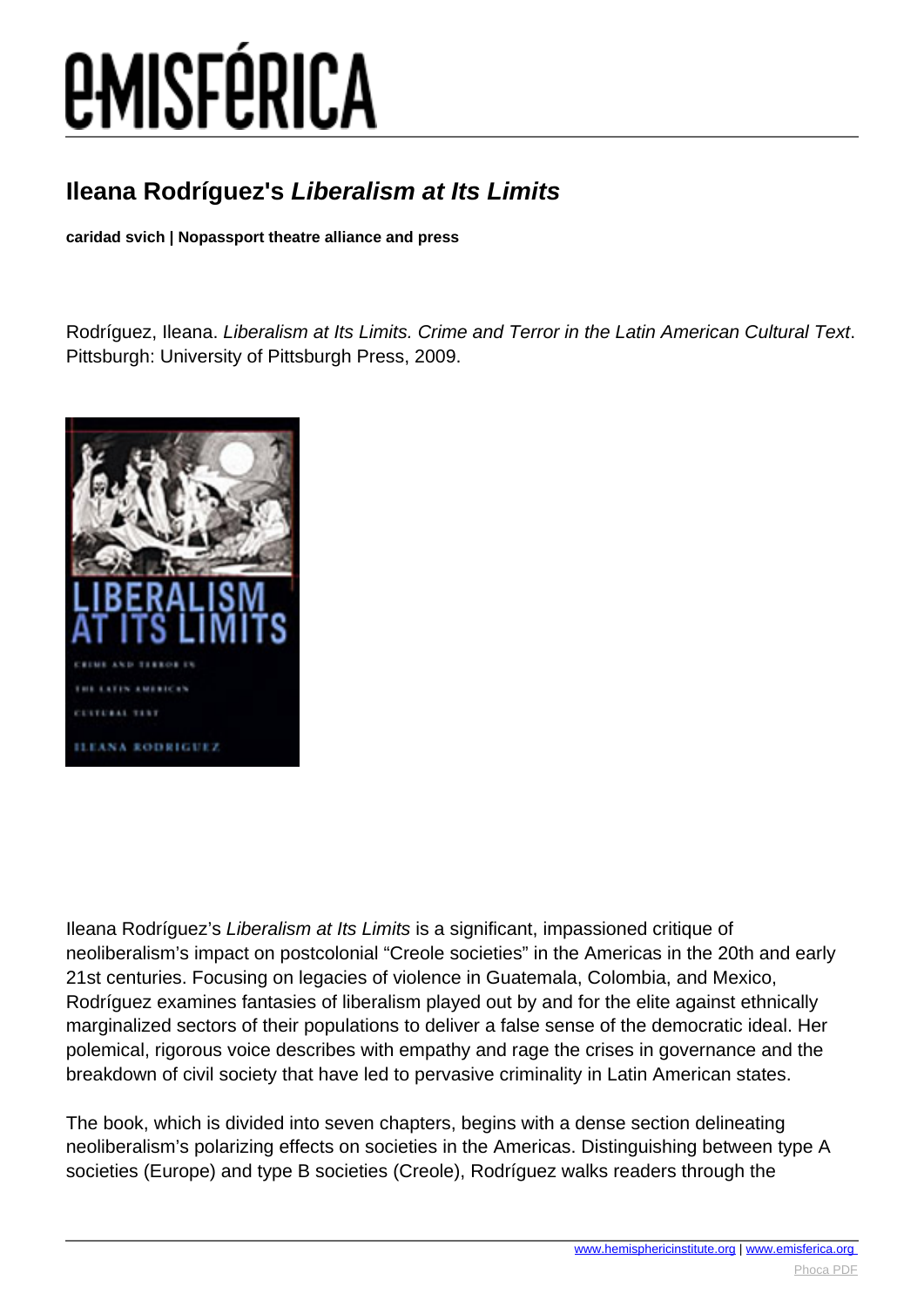## *<u>EMISFÉRICA</u>*

incongruous abstractions of liberal philosophy, which she reads through a wide range of critics, among them Nancy Fraser, Enrique Dussel, Jacques Rancière, Norma Alarcón, and Wahneema Lubiano. It is to Rodríguez's credit that this introductory section never becomes a mere screed but rather situates her thesis within a far-reaching critical context.

Not unlike Marguerite Feitlowitz's seminal book A Lexicon of Terror, which charted in detail the legacy of the "dirty war" in Argentina, Rodríguez's Liberalism at Its Limits is grounded not only in an invigorating spirit of academic enquiry and research, but also in a passionate political stance and a socially, morally conscious worldview. Rodríguez speaks throughout the book with palpable sadness and outrage over the legacies of corruption and violence that have, on a historical and psychological level, damaged the metaphorical psyche of several Latin American countries. Rodríguez walks the reader through Guatemala with Rigoberta Menchú and Rigoberta: la nieta de los Mayas; through Colombia with Alfredo Molano's Los años del tropel and Alonso Salazar's Born to Die in Medellín and La parábola de Pablo; and through Mexico with two chapters on the unsolved murders of young women that regularly take place in Ciudad Juárez.

Rodríguez focuses on Rigoberta Menchú's role as an indigenous intellectual while de-emphasizing her global and local activism. This makes the chapter on Guatemala seem more sanguine than perhaps it should, especially given the intense descriptions of violence, atrocity, and reckless human carnage in the subsequent chapters on Colombia and Mexico. This is not to suggest that Menchú's work as a writer and intellectual claiming civil rights through acts of re-membrance and the reconstitution of historically politicized subjectivities need be read through the same lens as the texts by Molano and Salazar or the news accounts and photographs from Ciudad Juárez; it is only to remark that there is a slight imbalance in the overall narrative of this bracing book.

In her chapters on Colombia and Mexico, Rodríguez is on strong ground. With a great degree of alacrity, skill, and alarum, she argues that Colombia is a "failed state" whose history of violence runs counter to the principles of liberalism, using testimonials compiled by Alfredo Molano in his book Los años del tropel to advance her argument. Analyzing the civil war and related events following Eliécer Gaitán's assassination, Rodríguez describes how language and speech failed to resolve conflicts between Liberals and Conservatives, resulting in territorial violence that pitted subsistence farmers against elites, and ultimately, the transformation of the farmer's struggle into a guerrilla movement. Her chronicle of pain and its testimonies leads her to turn to the narco-culture described in Alonso Salazar's Born to Die in Medellín and La parábola de Pablo. Rodríguez views Escobar and his men as cyborg bodies raiding the landscape with motorcycles and UZIs and claims that somehow, through this new virtual, globalized self, something manages to transcend the horrors of the past and achieve an exultant state. Of course, Rodríguez understands full well that Escobar is a criminal in the eyes of global culture, but she also stresses that for many in Colombia he is a kind of populist hero, and she presents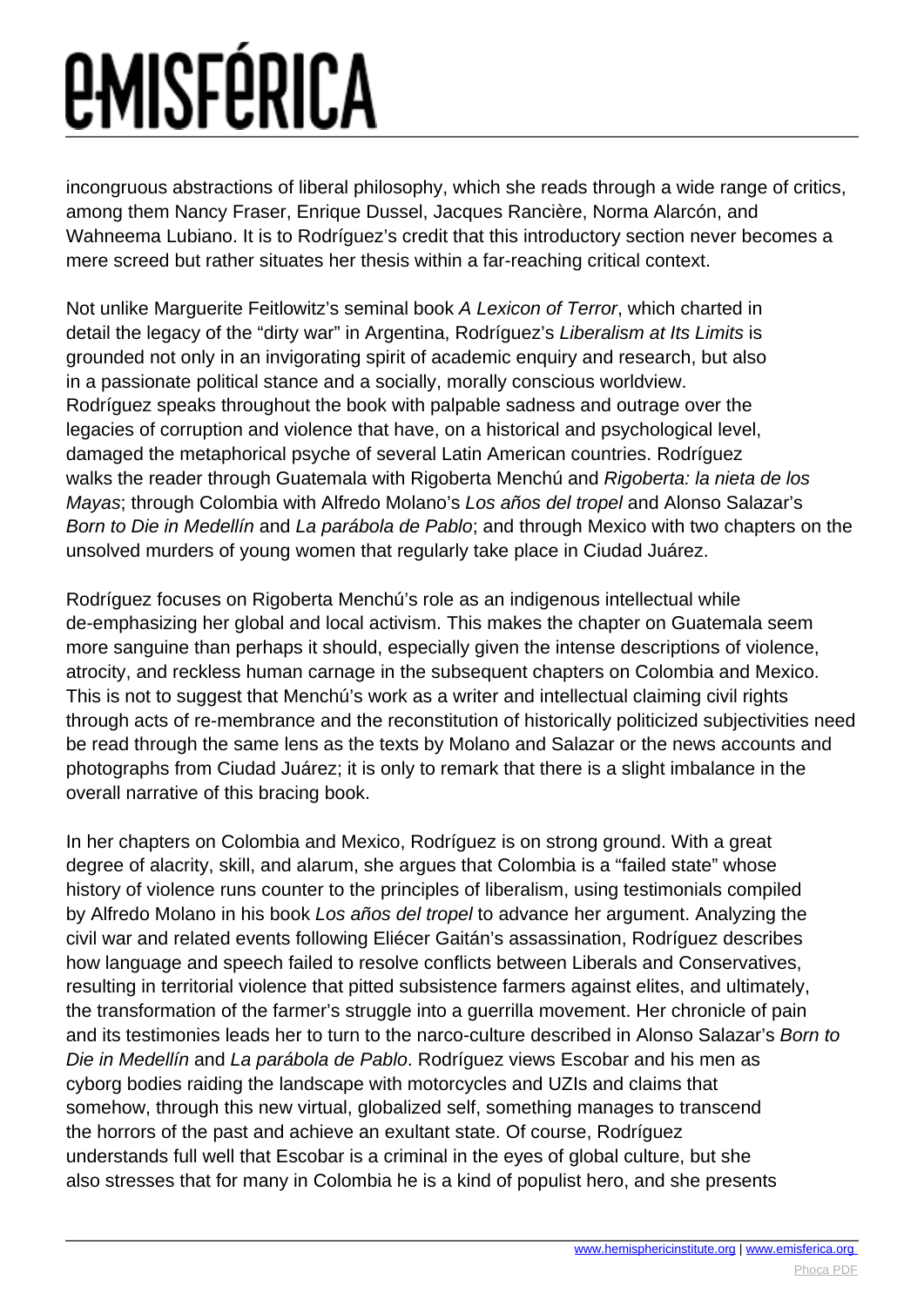## *<u>EMISFÉRICA</u>*

a complex portrait of the link between the legacy of the civil war, Escobar's drug capital, and the de-sensitized urban class of sicarios, who are undefined, rootless, and caught in a steady stream of violence.

Rodríguez devotes the final chapters of her book to the feminicide in Ciudad Juárez. These unsolved crimes have already generated a rather extensive literature, including Bolaño's 2066, Lourdes Portillo's documentary "Señorita Extraviada," many distinguished essays, feminist criticism, independent and mainstream Hollywood feature films, and plays and performance pieces created for U.S. and Latin American stages. Rodríguez argues that these crimes may be one result of the ways in which political and criminal forces benefit from legal and illegal labor, especially in relationship to gender and labor in the maquiladoras. She doesn't hesitate to speculate about how the segregated culture of the *maquilas* created a zone where women and girls were made to walk through a world ripe with exploitative energy, surrounded by the frenzy of the factories themselves, with its daily grind on the women's bodies, as well as by the crime, drug traffic, pornography, and human sex trafficking that play out in the rapacious margins of cheap labor. It is to Rodríguez's credit as a writer that these final chapters sustain the moral charge of her arguments so well. She indicts late capitalism and liberalism itself for creating situations where poor women from the desert are lured to work for *maquilas* because of poverty and made vulnerable to a system that reviles their social class, ethnicity, and accents to such a degree that they become disposable—countless dead whose murders go unsolved and whose cases are closed by Mexican authorities that do not "value" them as citizens but see them as mere waste, as replaceable cogs in the machine of production and as cheap, binational labor.

Liberalism at Its Limits is a book that deserves to be widely read. While its focus is on Latin America, its discussion of crime, terror, and the situation of the subaltern resonates far beyond the region. In retrospect, one could argue that Rodríguez's description of Colombia as a "failed" state and Mexico as a "criminal" one is problematic, because the words themselves are so categorical as to deny other possibilities of nomenclature, which in turn limits her reading of these states. Nevertheless, this is a small caveat for what is a strong piece of scholarship and a provocative book that bears witness to dark times in a dark world.

**Rocío Silva Santisteban** es doctora en Literatura Hispánica (Boston University). Su tesis de doctorado fue publicada comoEl Factor Asco: Basurización simbólica y discursos autoritarios en el Perú contemporáneo el año 2008 por la Red de Ciencias Sociales (Universidad del Pacífico, Pontificia Universidad Católica y el Instituto de Estudios Peruanos). Ha editado cuatro libros de crítica cultural, el último esNadie sabe mis cosas: ensayos en torno a la poesía de Blanca Varela (junto con Mariela Dreyfus) publicado por el Fondo Editorial del Congreso del Perú (2007). Como investigadora ha sido becaria de la Rockefeller Foundation, de AVINA y de CLACSO. Es columnista del suplemento Domingo del diario La República y directora de la carrera de periodismo de la Universidad Jesuita de